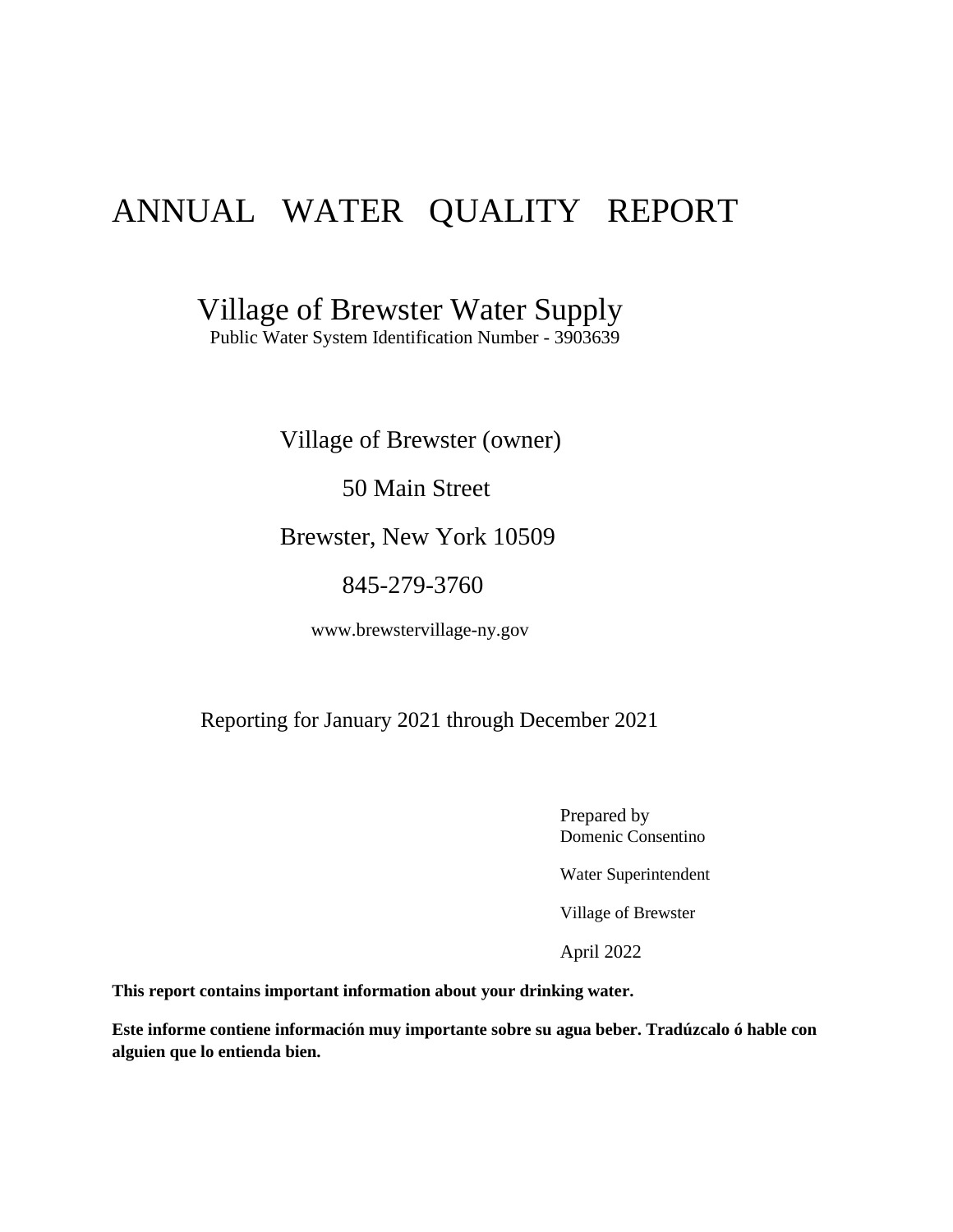# Table of Contents

| Page 1. | Terms & Abbreviations                                                                                                                                                              |
|---------|------------------------------------------------------------------------------------------------------------------------------------------------------------------------------------|
|         | Use page 1 while reviewing information on pages 6, 7, $\&$ 8                                                                                                                       |
| Page 2. | Introduction – Annual Water Quality Report                                                                                                                                         |
|         | This introduction contains required educational statements.                                                                                                                        |
|         | Educational statements have been highlighted for ease of viewing.                                                                                                                  |
| Page 3. | Overview – Village of Brewster Water System                                                                                                                                        |
|         | Source – Treatment – Production – Storage – System Improvements                                                                                                                    |
| Page 4. | Water Rate Schedule                                                                                                                                                                |
| Page 5. | Monitoring Requirements & Contaminant Definitions                                                                                                                                  |
|         | What we test for and how often we test.                                                                                                                                            |
|         | Testing is performed as directed by the State in order to determine compliance.<br>Non-detected contaminants, used for compliance monitoring, may be found listed<br>on this page. |
| Page 6. | Table of Detected Contaminants (also see pages $7 & 8$ )<br>What was detected within the distribution system and in what amounts.                                                  |

#### **Information about contaminants and potential health effects can be obtained by calling the EPA's Safe Drinking Water Hotline at 1-800-426-4791**

Page 7. Lead and Copper - (Range of Detects)

Page 8. Volatile Organic Contaminants - (Range of Detects)

History of contamination and test results before and after treatment and distribution. **\*Source Water Contaminants** 

**\*Please Note** – Source Water Data (well field) is not used for compliance monitoring; test results are provided for additional information purposes only. Violation regulations do not apply. Only finished water (after treatment) is used for compliance monitoring.

Page 9. Closing Remarks

Water Conservation – Backflow Prevention – **Shutting your water off in an emergency**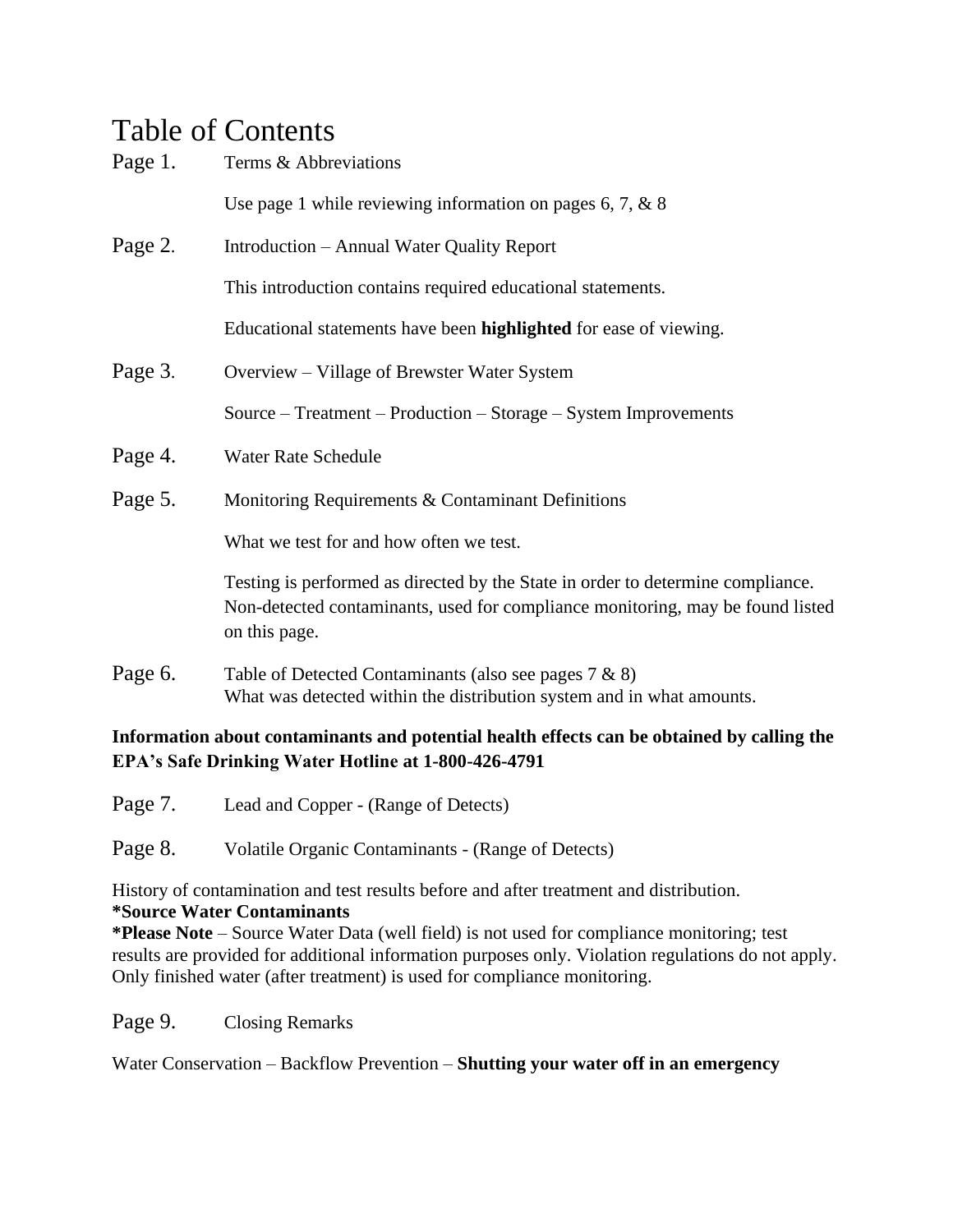# Terms and Abbreviations

| 1. A <sub>L</sub> | $=$ Action Level                              |
|-------------------|-----------------------------------------------|
| 2. MCL            | $=$ Maximum Contaminant Level                 |
| 3. MCLG           | $=$ Maximum Contaminant Level Goal            |
| 4. MG/L           | $=$ Milligrams Per Liter or ppm               |
| 5. PPM            | $=$ Parts Per Million or Milligrams Per Liter |
| 6. UGL            | $=$ Micrograms Per Liter or ppb               |
| 7. PPB            | $=$ Parts Per Billion or Micrograms Per Liter |
| 8. TT             | $=$ Treatment Technique                       |

#### 1. Action Level –

The concentration of a contaminant, which if exceeded, triggers treatment or other requirements, which a water system must follow.

2. Maximum Contaminant Level –

The "Maximum Allowed" (MCL) is the highest level of a contaminant that is allowed in drinking water. MCLs are set as close to the MCLGs as possible.

3. Maximum Contaminant Level Goal –

The "Goal" (MCLG) is the level of a contaminant in drinking water below which there is no known or expected risk to health. MCLGs allow for a margin of safety.

4. Milligrams Per Liter (MG/L) –

Corresponds to one part of liquid in one million parts of liquid (parts per million – ppm).

5. Parts per million =  $ppm = mg/l =$ Milligrams per liter 1 PPM is equivalent to: One part of liquid in one million parts of liquid 1 inch in 16 miles 1 minute in two years 1cent in \$10,000.

6. Micrograms Per Liter (UG/L) – Corresponds to one part of liquid in one billion parts of liquid (parts per billion – ppb).

7. Parts per billion  $=$  ppb  $=$  ug/l  $=$  Micrograms per liter One part of liquid in one billion parts of liquid

8. Treatment Technique –

A required process intended to reduce the level of a contaminant in drinking water.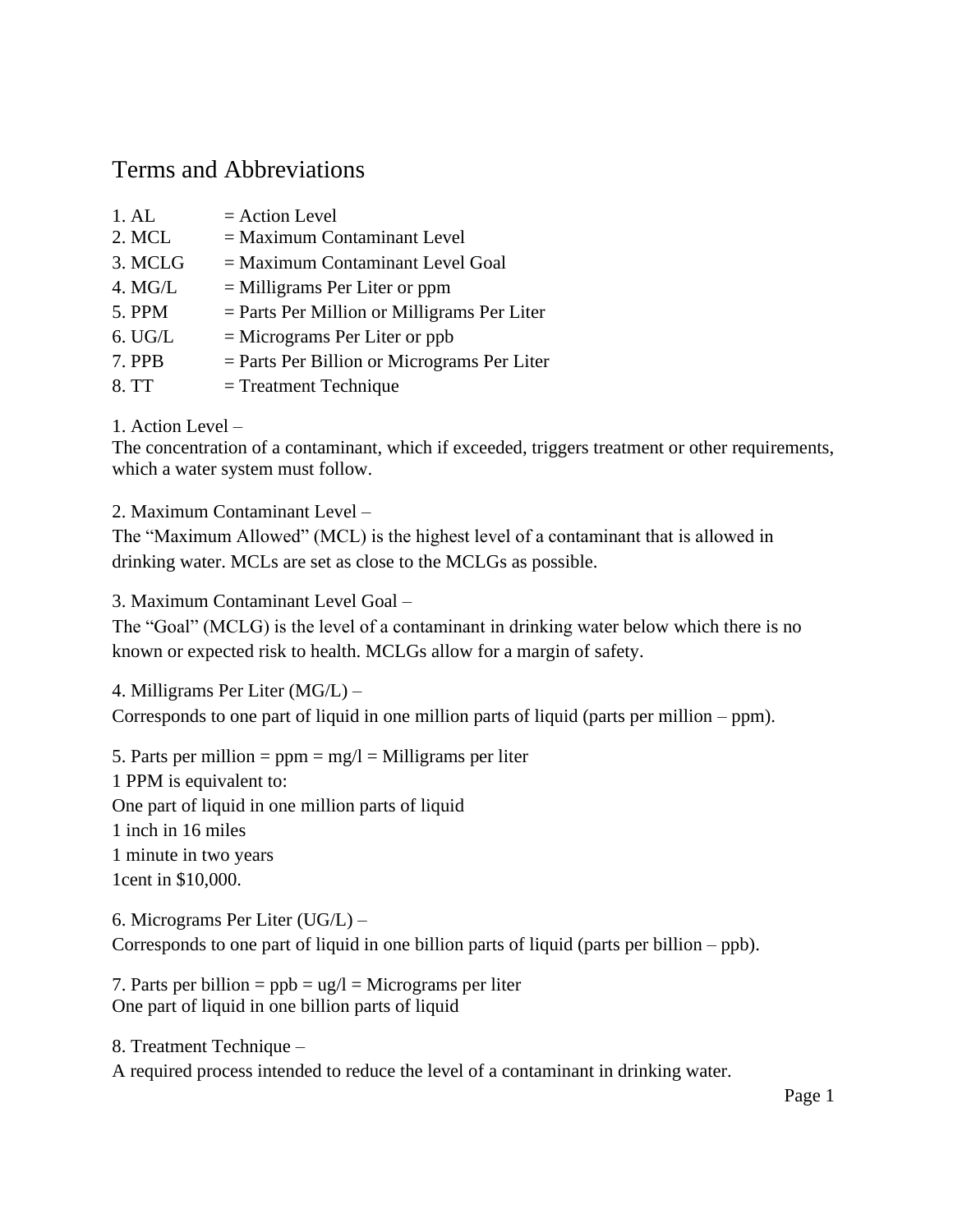# Introduction – Annual Water Quality Report

Drinking water in the United States is among the most regulated and safest in the world. **Sources of drinking water (both tap water and bottled water) include rivers, lakes, streams, ponds, reservoirs, springs and wells. As water travels over the surface of the land or through the ground, it dissolves naturally occurring minerals and, in some cases, radioactive material, and can pick up substances resulting from the presence of animals or from human activities. Contaminants that may be present in source water include: microbial contaminants; inorganic contaminants; pesticides and herbicides; organic chemical contaminants; and radioactive contaminants. In order to ensure that tap water is safe to drink, the State and the EPA prescribe regulations which limit the amount of certain contaminants in water provided by public water systems.**

The primary legislation governing drinking water quality is the Safe Drinking Water Act (SDWA) passed by Congress in 1974, amended in 1986 and further strengthened in 1996. This legislation resulted in the development of national standards for drinking water quality.

Testing and monitoring results are reported regularly to the state health department and by law each state must meet the federal standards. An important new element of the 1996 reauthorization of the SDWA is the requirement for annual "Consumer Confidence Reports". As of 1999 each water supplier is to provide customers with an Annual Water Quality Report identifying the source of their drinking water, contaminant levels, and notice of any violation and health risks posed from any violation.

While reviewing this report it is important to remember that all **drinking water, including bottled water, may reasonably be expected to contain at least small amounts of some contaminants. The presence of contaminants does not necessarily indicate that the water poses a health risk.** It is true however that **some people may be more vulnerable to disease causing microorganisms or pathogens than the general population. This would include immuno-compromised persons such as persons with cancer undergoing chemotherapy, persons who have undergone organ transplants, people with HIV/AIDS or other immune system disorders. Some elderly and infants can be particularly at risk from infections. These people should seek advice about drinking water from their health care providers. More information about contaminants, potential health effects and EPA/CDC guidelines on appropriate means to lessen the risk of infection by Cryptosporidium, Giardia and other microbial pathogens are available from the Environmental Protection Agency's Safe Drinking Water Hotline at 1-800-426-4791.**

I am pleased to report that the water supplied to you by the Village of Brewster meets or exceeds all Federal and State requirements for safe drinking water. If you have any questions regarding this report please feel free to contact the Village Office. Those interested in decisions that may affect the quality of their water are invited to attend Village Board meetings at 50 Main Street. All Village Board meetings are scheduled on Wednesdays and start at 7:30 P.M. Information on scheduled meetings is available upon request from the Village Office or visit [http://www.brewstervillage-ny.gov.](http://www.brewstervillage-ny.gov/)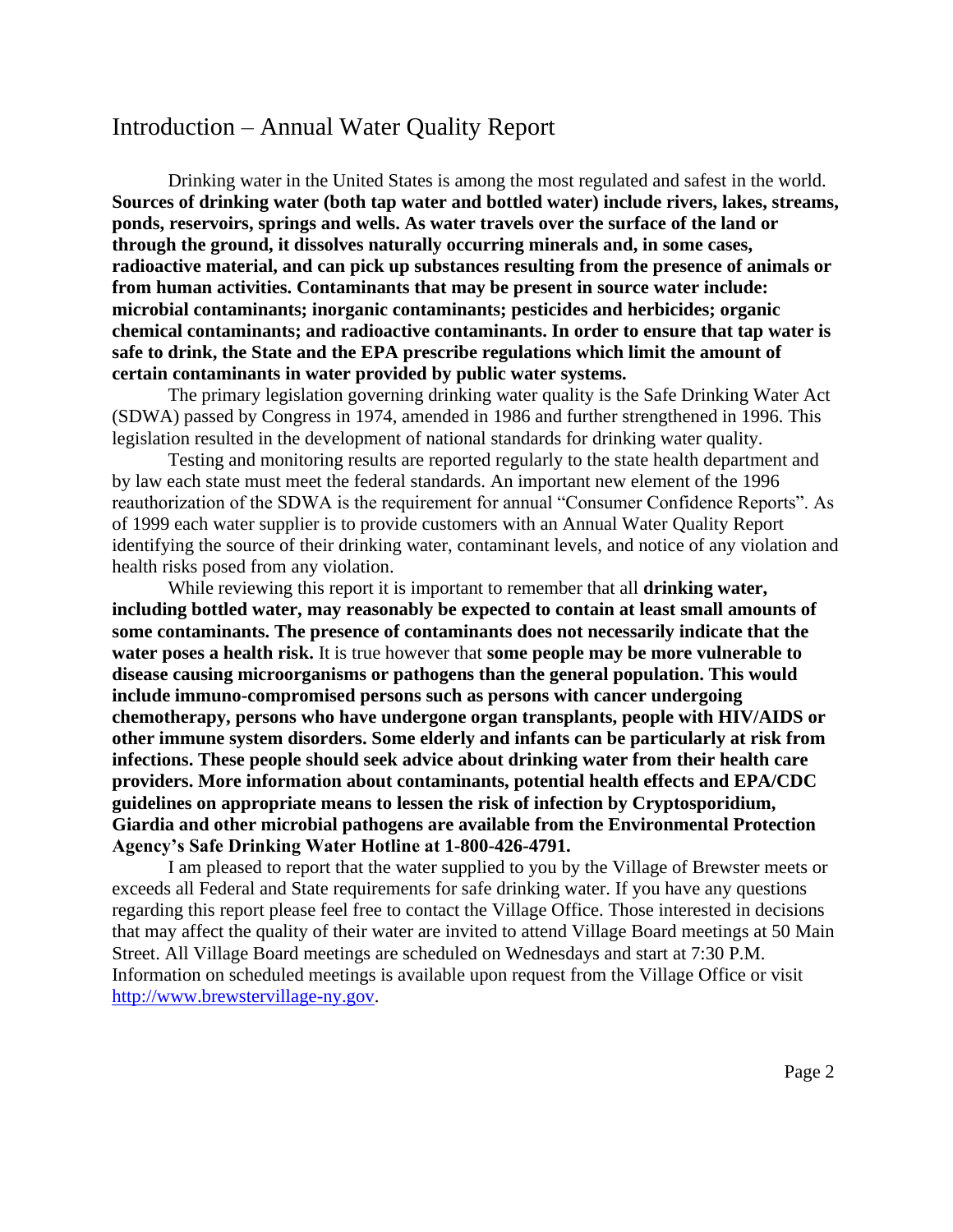## Overview - Village of Brewster Water System

Source – Treatment – Production – Storage – System Improvements

#### **Source\* & Treatment**

The Village of Brewster supply source is ground water drawn from five sand and gravel wells**\***. Before the water enters the pump station it is treated by means of an air stripping packed column in order to remove any Volatile Organic Compounds that may be present (Refer to page 5 - #2 organics – Refer to page 8, source water contaminants). The distribution system is supplied from the pump station by two vertical turbine booster pumps located over a clearwell (an in ground holding tank within the pump house). Disinfection is provided to the clearwell by a direct feed of chlorine gas.

#### **Production**

Between 2004 and 2007 all of the Villages four production wells were redeveloped or reconstructed to maximize production capabilities. In 2008 a suitable location for a fifth well was determined, construction was completed in 2009 and the new well was put into service in 2010. In 2016 the Village upgraded its well pumps with new high-pressure water ends to increase production capabilities. The Village Board has reached its objective to be able to meet peak demand with its largest producing well off line. The Village water supply serves a population of approximately 2500 people and average water production is approximately 200,000 gallons per day. In summer months peak demand can climb to 250,000 gallons per day. In 2021 the Village well field produced approx.55 million gallons of water.

#### **Storage\***

The Village storage tank has a capacity of one million gallons. Disinfection is maintained by injection of liquid chorine and operation of a recirculation pump to maintain water movement within the tank. A chlorine analyzer monitors the tank water on a 24-hour basis to ensure that proper chlorine disinfection is maintained.

#### **System Improvements -**

In 1999 the Village began addressing its aging infrastructure with the construction of a new one-milliongallon storage tank. In 2006 the Village completed a six-million-dollar project to replace its aging distribution system. In 2011 the Village installed a new well field control panel to maintain trouble free operation of its well pumps. In August of 2013 the Village replaced the packings in its air stripping column in order to ensure the highest efficiency possible in removal of any contamination that may be present in its source water. In February of 2014 the Village installed a new pump house control panel to maintain problem free operation of its booster pumps. In August of 2015 the Village replaced one of its two booster pumps and replaced a major portion of the connecting piping. In 2020 the Village replaced the second booster pump and remaining piping that wasn't changed when first booster pump was changed. The Village Board will continue to address system improvements on an ongoing basis in order to protect the health, safety and welfare of Village water users.

#### **\*** Per New York State Public Health Law Code 5-1.33 paragraph (h)

Information may be exempt from public disclosure if it is determined the information will pose a security risk to the operation of the community water system.

Specific information related to source and storage locations has been omitted from this report. Any individual, group or organization requiring this information must make proper application and show just cause as to the need for acquiring said information.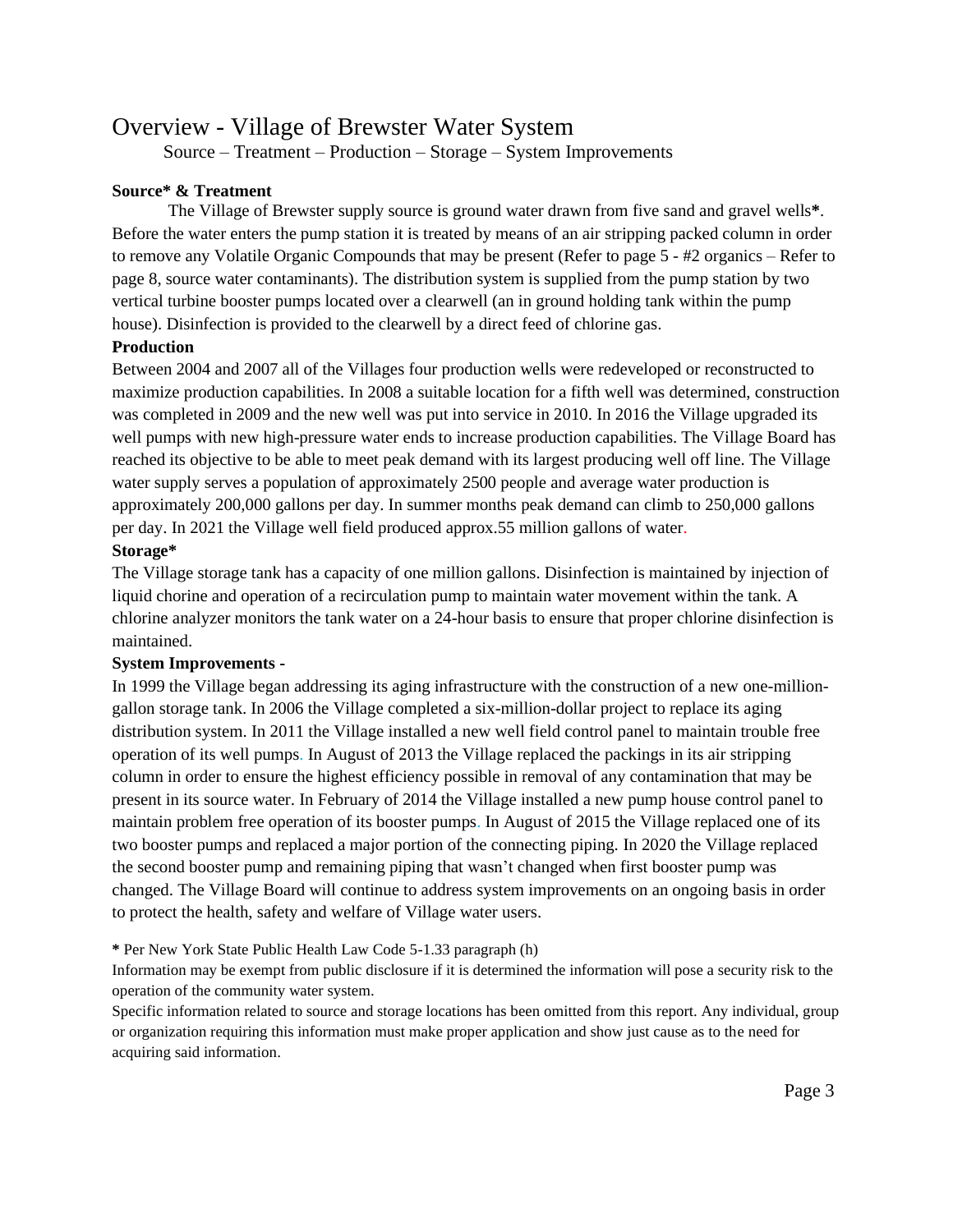Village of Brewster Water Rate Schedule

**April 15, 2020 and forward** - Effective with the July 2020 billing

- $\Box$  Bills must be paid or postmarked within 30 days of bill date to avoid a late penalty of 10%.
- $\Box$  Our water rate structure is designed to promote conservation. The more you use the more you pay.

#### **Rates inside the Village of Brewster:**

Metered service; add A. + B. + C. (if applicable) + D. (if applicable) + E. (if applicable)

Unmetered service; add A. + F.

- A. A basic charge of \$10.00 per month per unit (currently designated for fund deficit reduction)
	- B. 2500-gallon minimum usage charge equivalent to \$45.00 per quarter per unit during the billing period (on or about every three months). 2500 gallons per quarter is equivalent to 27 gallons per day. \$0.018 per gallon for 82 gallons per day per-unit during the quarterly billing period (on or about every three months). [Equivalent to an additional 10,000 gallons per quarter per unit]
	- C. \$0.025 per gallon for the next 328 gallons per day per-unit during the quarterly billing period (on or about every three months). [Equivalent to an additional 30,000 gallons per quarter per unit]
	- D. \$0.033 per gallon for all consumption over 438 gallons per day per-unit during the quarterly billing period (on or about every three months). [Equivalent to all usage over 40,000 gallons per quarter per unit]
	- E. No meter: \$920.00 per unit billed quarterly (on or about every three months).

Broken meter, bad reading, short reading: prorated based on average metered usage determined solely by the Village.

The Village of Brewster solely determines incremental (pro-rating) billing if any, and may from time to time adjust the billing period.

Rates outside the Village of Brewster:

Metered service; add  $A. + B.$  Unmetered service; add  $A. + B. + C.$ 

A. A basic charge of \$7.00 per month per unit (currently designated for fund deficit reduction.)

 B All metered customers are billed at a rate of \$0.029 per gallon billed quarterly (on or about every three months).  $\qquad \qquad \text{C}$ 

. No meter: \$1,380.00 per unit billed quarterly (on or about every three months).

Broken meter, bad reading, short reading: prorated based on average metered usage determined solely by the Village. The Village of Brewster solely determines incremental (pro-rating) billing if any, and may from time to time adjust the billing period.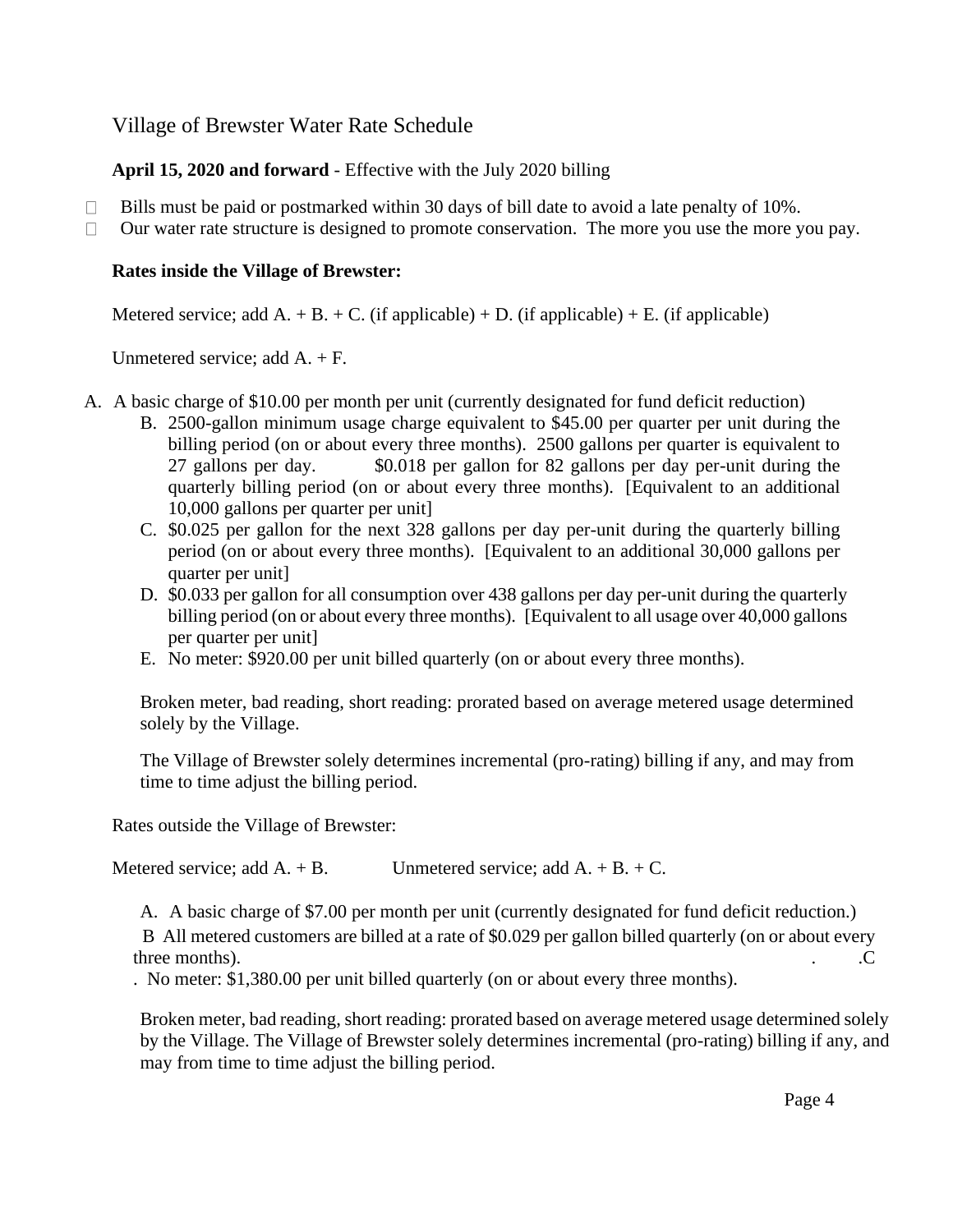# **Village of Brewster Monitoring Requirements**

(Detected contaminants are reported on pages 6 - 8)

### **1. Microbiological (Coliform Bacteria)** – **Monthly**

No detects for the reporting period – Jan. 2021 through Dec. 2021

#### **Microbiological Contaminants**

Coliform Bacteria – Coliform are bacteria that are naturally present in the environment. Fecal Coliform and E. Coli are bacteria whose presence indicates that the water may be contaminated with human or animal wastes.

#### **2. Organics** – **Annually & Quarterly**

Quarterly and annual sampling of organics can detect over 60 types of contaminants.

#### **Organic Chemical Contaminants**

Organic chemical contaminants, including synthetic and volatile organic chemicals, are by-products of industrial processes and petroleum production and can also come from gas stations, dry cleaners, storm water runoff and septic systems.

**SOC's** – (Synthetic Organic Contaminants, including Pesticides - PCB's) Tested every 3 years. No detects for the reporting year 2020. Next sampling in 2023

#### **VOC's** – **Volatile Organic Contaminants - Quarterly**

Dry cleaning chemicals were found to be present in the Villages source water (well field aquifer) back in 1978. A brief history of contamination is provided on page 8.

Refer to page 8 for detection levels before and after treatment

#### **MTBE** (gasoline additive) – **Twice Annually**

No detect for the reporting period – Jan. 2021 through Dec. 2021

#### **3. Inorganics**

#### **Inorganic Contaminants**

Inorganic contaminants, such as salts and metals, can be naturally occurring or result from storm water runoff or wastewater discharges.

**Nitrate** – **Annually -** Refer to page 6 for detection level

## **Metals Group 1 & 2 & Fluoride** –

**Every 3 years** (Tested in 2021 – Next Sampling in 2024) Refer to page 6.

Metals – Group 1 – Arsenic, Barium, Cadmium, Chromium, Mercury, Selenium.

Metals – Group 2 – Antimony, Beryllium, Cyanide, Nickel, Sulfate, Thallium.

#### **\*Sodium** – **Quarterly –** Refer to page 6 for detection level

**\***Water containing more than 20 mg/l of sodium should not be used for drinking by people on severely restricted sodium diets. Water containing more than 270 mg/l of sodium should not be used by people on moderately restricted sodium diets.

## **Lead & Copper** - **Every 3 years**

(Tested in 2021 - Next sample in 2024) Refer to page 7 for detection levels

## **4. Disinfection by-products – Tested Annually**

During disinfection (chlorination), certain by-products form as a result of chlorine reacting with naturally occurring organic matter.

**Haloacetic Acids –** (Tested in 2021) Refer to page 6 for detection level

**Trihalomethanes –** (Tested in 2021) Refer to page 6 for detection level

**5. Radiological - Every 9 years -** No detects for 2017 (next 2026)

Radioactive Contaminants can come from decay and erosion of natural deposits.

#### **6. Asbestos - No detects for the reporting year 2004**

Asbestos Contamination can come from decay of asbestos cement pipe.

(No further testing required at this time for asbestos (next - 2021)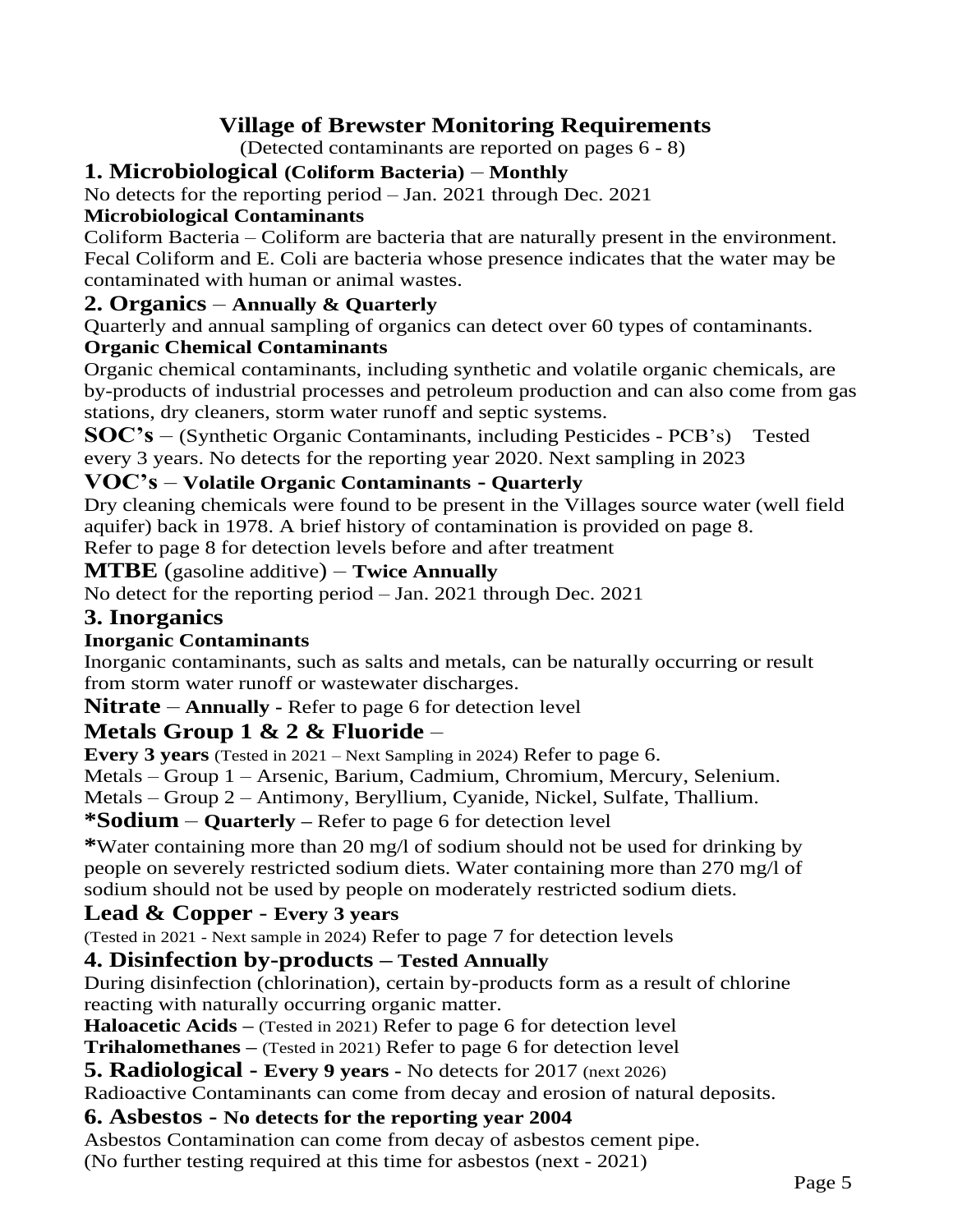| Dates & results of testing presented in<br>Table of Detected Contar |           |                   | minants                                  |                     |                   |                          | this report are from the most recent testing done in accordance with Health Dept. requirements.<br>Village of Brewster Water Distribution System         |  |
|---------------------------------------------------------------------|-----------|-------------------|------------------------------------------|---------------------|-------------------|--------------------------|----------------------------------------------------------------------------------------------------------------------------------------------------------|--|
|                                                                     | Violation |                   | Contaminant                              |                     |                   | Regulatory               |                                                                                                                                                          |  |
| Contaminant                                                         | Yes/No    | Date of<br>Sample | Detected<br>Level                        | Measurement<br>Unit | <b>MCLG</b>       | Limit<br><b>MCL</b>      | <b>Likely Source of Contaminant</b>                                                                                                                      |  |
| <b>Inorganic Compounds</b> – (Refer to page $5 - #3$ )              |           |                   |                                          |                     |                   |                          |                                                                                                                                                          |  |
| Barium                                                              | ž         | 9/21              | .83 PPM                                  | <b>PPM</b>          | $2$ PPM           | $2$ PPM                  | Erosion of Natural Deposits<br>Well Drilling Operations                                                                                                  |  |
| Chromium                                                            | ž         | 9/21              | Undetected                               | <b>PPM</b>          | 1 PPM             | <b>IPPM</b>              | Erosion of Natural Deposits                                                                                                                              |  |
| Nickel                                                              | ż         | 9/21              | .0012 PPM                                | PPM                 | .01 PPM           | .01 PPM                  | Erosion of Natural Deposits                                                                                                                              |  |
| Nitrate                                                             | ż         | 2/21              | .059 PPM                                 | <b>Ndd</b>          | 10 PPM            | 10 PPM                   | Erosion of Natural Deposits                                                                                                                              |  |
| Sulfate                                                             | ż         | 7/21              | 21 PPM                                   | <b>PPM</b>          | Available<br>None | 250 PPM                  | Erosion of Natural Deposits                                                                                                                              |  |
| $\star$ Sodium                                                      | ż         | Quarterly<br>2021 | Range 110. - 140.<br>127 MG/L<br>Average | <b>MG/L</b>         | Available<br>None | Designated<br>Limit<br>ż | Naturally Occurring &<br>Storm Water Runoff                                                                                                              |  |
|                                                                     |           |                   |                                          |                     |                   |                          | * Sodium – Water containing more than 20 MG/L of sodium should not be used for drinking by people on severely restricted sodium diets. (See page 5 - #3) |  |

Refer to page 1, Terms & Abbreviations for assistance in understanding this chart. Contamination definitions are provided on page 5.

|   | ï                                         |
|---|-------------------------------------------|
|   |                                           |
|   |                                           |
| Į | I                                         |
|   |                                           |
|   |                                           |
|   | J                                         |
|   |                                           |
|   | ֚֕֕֡                                      |
|   |                                           |
|   | ı                                         |
|   | ׅׅ֧֧֚֚֚֚֚֚֚֚֚֚֚֚֚֚֚֚֚֚֡֡֡֡֡֡֡֡֡֡֓֡֡֡֝֬֝֓֝ |
|   |                                           |
|   |                                           |
|   |                                           |

|                                                                                                     | Irinking water chlorination<br>By-product of | frinking water chlorination<br>By-product or |
|-----------------------------------------------------------------------------------------------------|----------------------------------------------|----------------------------------------------|
|                                                                                                     | 80 PPB<br>(MCL)                              | <b>1/DU0/1</b><br>(MCL)                      |
|                                                                                                     | Available<br>None                            | <b>Available</b><br>None                     |
|                                                                                                     | PPB                                          | UG/L                                         |
|                                                                                                     | 50.PPB                                       | 25.0 UG/L<br>(PPB)                           |
|                                                                                                     | $8-21$                                       | $8-21$                                       |
|                                                                                                     | ż                                            | ż                                            |
| <b>Disinfection By-products</b> $-$ By-Products resulting from chlorination. (Refer to page 5 - #4) | Trihalomethanes                              | Haloacetic<br>Acids                          |

Page 6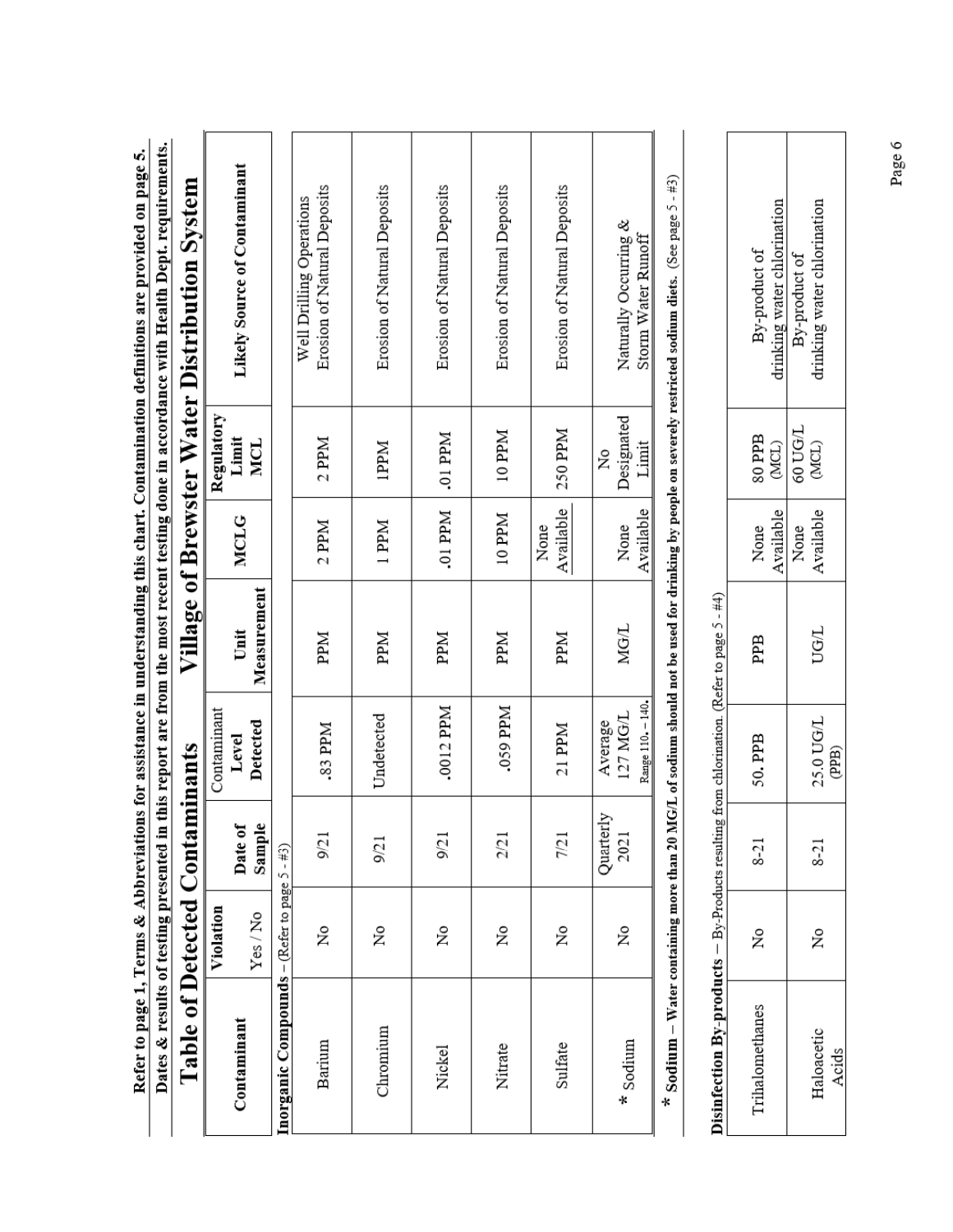|                 |                                     |                    |                   | 2018 Test Results -- Village of Brewster -- Lead & Copper -- (Next required round of sampling will be in 2024)                                                                                                                                                                                                                                                                                                                                                                                                                                                                                                                                                                                                                                                         |                     |         |             |                                |                  |                                                                         |                                     |
|-----------------|-------------------------------------|--------------------|-------------------|------------------------------------------------------------------------------------------------------------------------------------------------------------------------------------------------------------------------------------------------------------------------------------------------------------------------------------------------------------------------------------------------------------------------------------------------------------------------------------------------------------------------------------------------------------------------------------------------------------------------------------------------------------------------------------------------------------------------------------------------------------------------|---------------------|---------|-------------|--------------------------------|------------------|-------------------------------------------------------------------------|-------------------------------------|
|                 |                                     |                    |                   | Contaminant                                                                                                                                                                                                                                                                                                                                                                                                                                                                                                                                                                                                                                                                                                                                                            |                     |         |             | Regulatory                     |                  |                                                                         |                                     |
| Contaminant     | Violation<br>Yes/No                 |                    | Date of<br>Sample | Detected<br>Level                                                                                                                                                                                                                                                                                                                                                                                                                                                                                                                                                                                                                                                                                                                                                      | Measurement<br>Unit |         | <b>MCLG</b> | <b>MCL/AL</b><br>Limit         |                  |                                                                         | <b>Likely Source of Contaminant</b> |
|                 |                                     |                    |                   | $90th$ Percentile Reportable Value = (10 sites tested – the level that falls in the 90% high range of samples)                                                                                                                                                                                                                                                                                                                                                                                                                                                                                                                                                                                                                                                         |                     |         |             |                                |                  |                                                                         |                                     |
| Copper          | Σó                                  |                    | 8/21              | 47 MG/L<br>(PPM)                                                                                                                                                                                                                                                                                                                                                                                                                                                                                                                                                                                                                                                                                                                                                       | MG/L                |         | 1.3 MG/L    | Action Level<br>$1.3$ MG/L     |                  | Household Plumbing &<br>Service Connections<br>Copper Pipe              |                                     |
|                 |                                     |                    |                   | $90th$ Percentile Reportable Value = (10 sites tested – the level that falls in the 90% high range of samples)                                                                                                                                                                                                                                                                                                                                                                                                                                                                                                                                                                                                                                                         |                     |         |             |                                |                  |                                                                         |                                     |
| Lead            | ż                                   |                    | 8/21              | 5.2 UG/L<br>(PPB)                                                                                                                                                                                                                                                                                                                                                                                                                                                                                                                                                                                                                                                                                                                                                      | <b>UG/L</b>         |         | 0           | Action Level<br><b>15 UG/L</b> |                  | Lead Pipes & Lead Solder<br>Household Plumbing &<br>Service Connections |                                     |
| system          |                                     |                    |                   | 90 <sup>th</sup> Percentile Value = The values reported for lead and copper represent the 90 <sup>th</sup> percentile. A percentile is a value on a scale of 100 that indicates the percent<br>of a distribution system that is equal to or below it. The 90 <sup>th</sup> percentile is equal to or greater than 90% of the lead and copper values detected in your water                                                                                                                                                                                                                                                                                                                                                                                             |                     |         |             |                                |                  |                                                                         |                                     |
| Lead            | Reportable value for lead is        |                    |                   | $2.0 \text{ ug}/l = (10 \text{ sites tested} - \text{the level that falls in the 90% high range of samples})$                                                                                                                                                                                                                                                                                                                                                                                                                                                                                                                                                                                                                                                          |                     |         |             |                                |                  |                                                                         |                                     |
|                 |                                     |                    | ξ                 | 4                                                                                                                                                                                                                                                                                                                                                                                                                                                                                                                                                                                                                                                                                                                                                                      | 5                   | ৽       |             | ∞                              | c                | $\overline{10}$                                                         |                                     |
| Results<br>Test | Undetected                          | $1.1$ ppb          | add .<br>1.2      | $1.3$ ppb                                                                                                                                                                                                                                                                                                                                                                                                                                                                                                                                                                                                                                                                                                                                                              | $1.7$ ppb           | 3.1 ppb | 3.8ppb      | $5.2$ ppb                      | $7.9$ ppb        | 16 ppb                                                                  |                                     |
| Copper          | Reportable value for copper         |                    |                   | is 0.38 mg/l = $(10 \text{ sites tested} - \text{the level that falls in the 90% high range of samples)$                                                                                                                                                                                                                                                                                                                                                                                                                                                                                                                                                                                                                                                               |                     |         |             |                                | Reportable Value |                                                                         |                                     |
|                 |                                     | $\scriptstyle\sim$ | 3                 | 4                                                                                                                                                                                                                                                                                                                                                                                                                                                                                                                                                                                                                                                                                                                                                                      | 5                   | ৩       |             |                                | ∞                | c                                                                       | $\overline{10}$                     |
| Results<br>Test | .15 ppm                             | $.23$ ppm          |                   | ttp.ppm<br>.42 ppm                                                                                                                                                                                                                                                                                                                                                                                                                                                                                                                                                                                                                                                                                                                                                     | .56 ppm             |         | rudd 85.    | .82ppm                         | $1.0$ ppm        | $1.3$ ppm                                                               | $2.2$ ppm                           |
|                 | Most suspect to lead contamination: |                    |                   | Note: Infants and young children are typically more vulnerable to lead in drinking water than the general population. It is possible that lead levels at your<br>home may be higher than at other homes in the community as a result of materials used in your homes plumbing. In most cases lead gets into water after it leaves<br>the utility, through household plumbing. If you are concerned about elevated lead levels in your homes water you can minimize risks. Whenever plumbing has<br>not been used for 6 or more hours flush stagnant water by running your cold-water tap from 30 seconds to 2 minutes prior to using tap water for drinking or<br>cooking. For additional information you may contact the Safe Drinking Water Hotline at: 800-426-4791 |                     |         |             |                                | Reportable Value |                                                                         |                                     |
|                 |                                     |                    |                   | regulations banned the use of lead in new plumbing). (Older homes should have built up a protective coating within the pipe to act as a barrier against lead solder).<br>Any home with lead pipes or with a lead service connection. Any home with copper pipes with lead solder installed between 1982 and 1986. (In 1986 new<br>If you think your home is suspect, you may wish to have your water tested by an environmental laboratory.                                                                                                                                                                                                                                                                                                                            |                     |         |             |                                |                  |                                                                         |                                     |

Page 7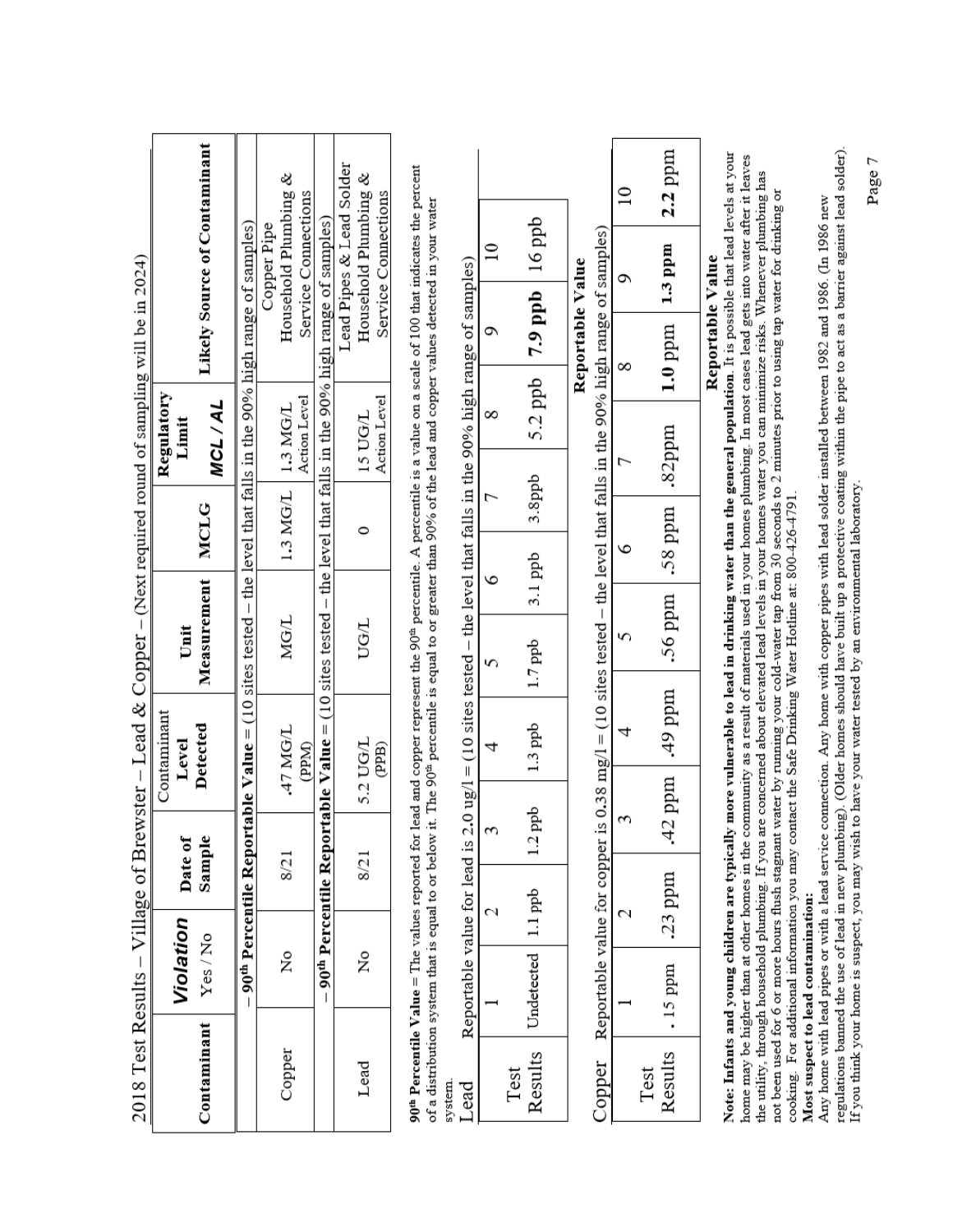|                                                                   | Violation           |                   | Contaminant                                  |                                                                                                                                    |                              | Regulatory |                                                                                                                                                                                                                                                                                                                                    |                       |
|-------------------------------------------------------------------|---------------------|-------------------|----------------------------------------------|------------------------------------------------------------------------------------------------------------------------------------|------------------------------|------------|------------------------------------------------------------------------------------------------------------------------------------------------------------------------------------------------------------------------------------------------------------------------------------------------------------------------------------|-----------------------|
| Contaminant                                                       |                     | Date of           | Level                                        | Unit                                                                                                                               | <b>MCLG</b>                  | Limit      |                                                                                                                                                                                                                                                                                                                                    |                       |
|                                                                   | Yes/No              | Sample            | Detected                                     | Measurement                                                                                                                        |                              | <b>MCL</b> | <b>Likely Source of Contaminant</b>                                                                                                                                                                                                                                                                                                |                       |
| VOC's – Test results from quarterly samples taken after treatment |                     |                   |                                              |                                                                                                                                    |                              |            |                                                                                                                                                                                                                                                                                                                                    |                       |
| Dichloroethene                                                    | $\frac{1}{2}$       | Quarterly<br>2021 | Annual Ave.<br>9,1.5,1.3,1.3<br>$1.25$ ppb   | PPB                                                                                                                                | $70$ ppb                     | $70$ ppb   | Discharge from dry cleaners                                                                                                                                                                                                                                                                                                        |                       |
| Trichloroethene                                                   | $\frac{1}{2}$       | Quarterly<br>2021 | Undetected<br>Annual Ave.<br>$0 - 0 - 0 - 0$ | PPB                                                                                                                                | 0 ppb                        | 5 ppb      | Discharge from dry cleaners                                                                                                                                                                                                                                                                                                        |                       |
| Tetrachloroethene                                                 | $\frac{1}{2}$       | Quarterly<br>2021 | $1.21$ ppb<br>95-11-14-14<br>Annual Ave.     | PPB                                                                                                                                | 0 ppb                        | 5 ppb      | Discharge from dry cleaners                                                                                                                                                                                                                                                                                                        |                       |
| Source Water Contaminants Listed                                  |                     |                   |                                              | Below: Test Results before treatment and distribution (well field).                                                                |                              |            |                                                                                                                                                                                                                                                                                                                                    |                       |
| These test results provided below are levels of                   |                     |                   |                                              |                                                                                                                                    |                              |            | source water contaminants before treatment and distribution of your water. Raw water quality data is                                                                                                                                                                                                                               |                       |
|                                                                   |                     |                   |                                              |                                                                                                                                    |                              |            | not uses for compliance monitoring, these test results are provided for additional information purposes only, violation regulations do not apply. I would<br>like to point out it is encouraging to see that source water test results have fallen below EPA Maximum Contaminate Levels for safe drinking water.                   |                       |
|                                                                   |                     |                   |                                              |                                                                                                                                    |                              |            | History: In 1978 routine water sampling revealed traces of VOC's in the well field water. Present were Dichloroethene, Trichloroethene, and Tetrachloroethene.<br>These compounds are generally derived from light industry cleaning processes such as dry cleaning. Soil and water samples were collected and subsequent          |                       |
|                                                                   |                     |                   |                                              |                                                                                                                                    |                              |            | analysis confirmed the source of contamination as a drywell adjacent to a dry cleaner. The U.S. Environmental Protection Agency (EPA) conducted a Remedial<br>Action at the Brewster Wellfield site to address contamination and implement a cleanup operation. The Village in association with the EPA installed an on-site       |                       |
|                                                                   |                     |                   |                                              | samples quarterly before and after treatment in order to insure proper removal of remaining contaminants from your drinking water. |                              |            | packed-column air stripping unit to treat groundwater and provide a safe source of water. The contaminated soil was excavated and removed. Operation of the air<br>stripping unit has been successful in contamination removal and all state and federal requirements have been met on a consistent basis. The Village of Brewster |                       |
|                                                                   |                     |                   |                                              |                                                                                                                                    |                              |            | 2021 - Quarterly Test Results BEFORE TREATMENT and distribution                                                                                                                                                                                                                                                                    |                       |
| Contaminant                                                       | Measurement<br>Unit | MCLG              | MCL                                          |                                                                                                                                    | Likely Source of Contaminant |            | <b>Level Detected</b>                                                                                                                                                                                                                                                                                                              | Violation             |
| Dichloroethene<br>(Dichloreothylene)                              | рр                  | $70~\rm{ppb}$     | $70$ ppb                                     | Discharge from dry cleaners                                                                                                        |                              |            | 1.9 ppb<br>dd g<br>Annual High-<br>Annual Low                                                                                                                                                                                                                                                                                      | (Does not apply)<br>ş |
|                                                                   |                     |                   |                                              |                                                                                                                                    |                              |            | 1.375 ppb<br>Annual Ave.                                                                                                                                                                                                                                                                                                           |                       |
| Trichloroethene                                                   | ppb                 | $0$ ppb           | 5 ppb                                        | Discharge from dry cleaners                                                                                                        |                              |            | 60 ppb<br>Annual High-                                                                                                                                                                                                                                                                                                             | ş                     |
| (Trichlorethylene)                                                |                     |                   |                                              |                                                                                                                                    |                              |            | $.52$ ppb<br>$.62$ ppb<br>I<br>Annual Low<br>Annual Ave.                                                                                                                                                                                                                                                                           | (Does not apply)      |
| Tetrachloroethene                                                 | ppb                 | $0$ ppb           | 5 ppb                                        |                                                                                                                                    | Discharge from dry cleaners  |            | $1.8$ ppb<br>Annual High-                                                                                                                                                                                                                                                                                                          | ž                     |
| (Tetrachloroethylene)                                             |                     |                   |                                              |                                                                                                                                    |                              |            | $0.95$ ppb<br>$1.43$ ppb<br>I<br>Annual Ave. -<br>Annual Low                                                                                                                                                                                                                                                                       | (Does not apply)      |

Page 8